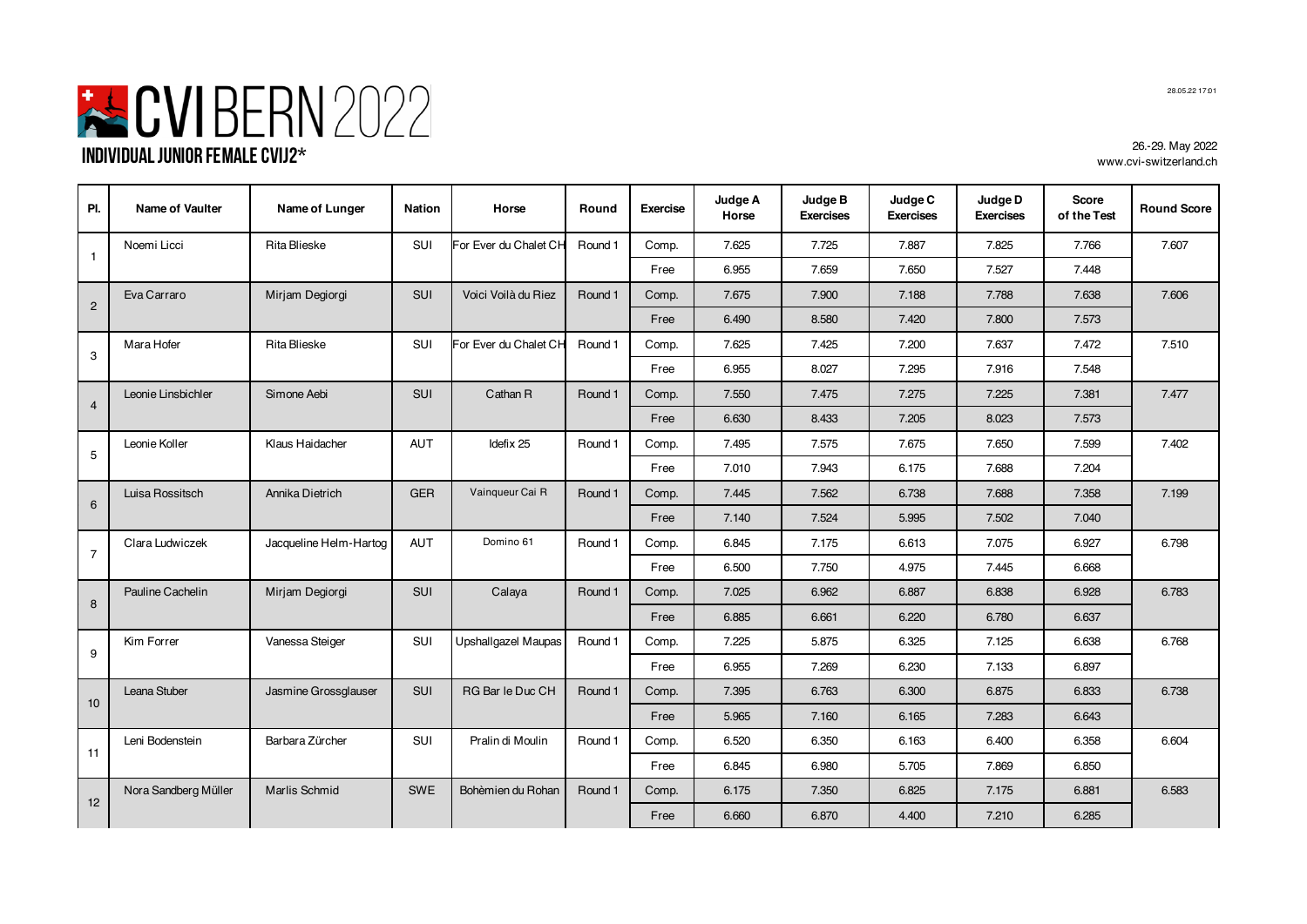| 13 | Tahara Gruner           | Jasmine Grossglauser | SUI        | RG Bar le Duc CH       | Round 1 | Comp. | 7.345 | 6.988 | 6.550 | 7.238 | 7.030 | 6.559 |
|----|-------------------------|----------------------|------------|------------------------|---------|-------|-------|-------|-------|-------|-------|-------|
|    |                         |                      |            |                        |         | Free  | 6.090 | 6.840 | 5.335 | 6.081 | 6.087 |       |
| 14 | <b>Maren Schulthess</b> | Corinne Bosshard     | SUI        | Isabella IV            | Round 1 | Comp. | 7.405 | 6.413 | 6.500 | 6.950 | 6.817 | 6.529 |
|    |                         |                      |            |                        |         | Free  | 7.210 | 6.898 | 4.550 | 6.300 | 6.240 |       |
| 15 | Leni Allinger           | Andrea Blatz         | <b>GER</b> | Carolus Magnus 11      | Round 1 | Comp. | 6.570 | 6.938 | 6.663 | 7.062 | 6.808 | 6.152 |
|    |                         |                      |            |                        |         | Free  | 6.890 | 6.126 | 3.650 | 5.318 | 5.496 |       |
| 16 | Alicia Trauffer         | Mirjam Degiorgi      | SUI        | Calaya                 | Round 1 | Comp. | 6.945 | 6.800 | 5.938 | 6.300 | 6.496 | 6.042 |
|    |                         |                      |            |                        |         | Free  | 7.290 | 5.153 | 4.555 | 5.350 | 5.587 |       |
| 17 | Jael Schwab             | Mirjam Degiorgi      | SUI        | <b>Black Beauty VI</b> | Round 1 | Comp. | 6.950 | 5.438 | 6.213 | 5.763 | 6.091 | 5.775 |
|    |                         |                      |            |                        |         | Free  | 6.750 | 6.215 | 4.150 | 4.720 | 5.459 |       |
| 18 | Tuva Westerlund         | Jennifer Brunner     | <b>SWE</b> | Clausi                 | Round 1 | Comp. | 5.175 | 5.675 | 5.613 | 5.437 | 5.475 | 5.517 |
|    |                         |                      |            |                        |         | Free  | 5.975 | 5.932 | 4.195 | 6.129 | 5.558 |       |

**FE.** 

LGGLOBALNET